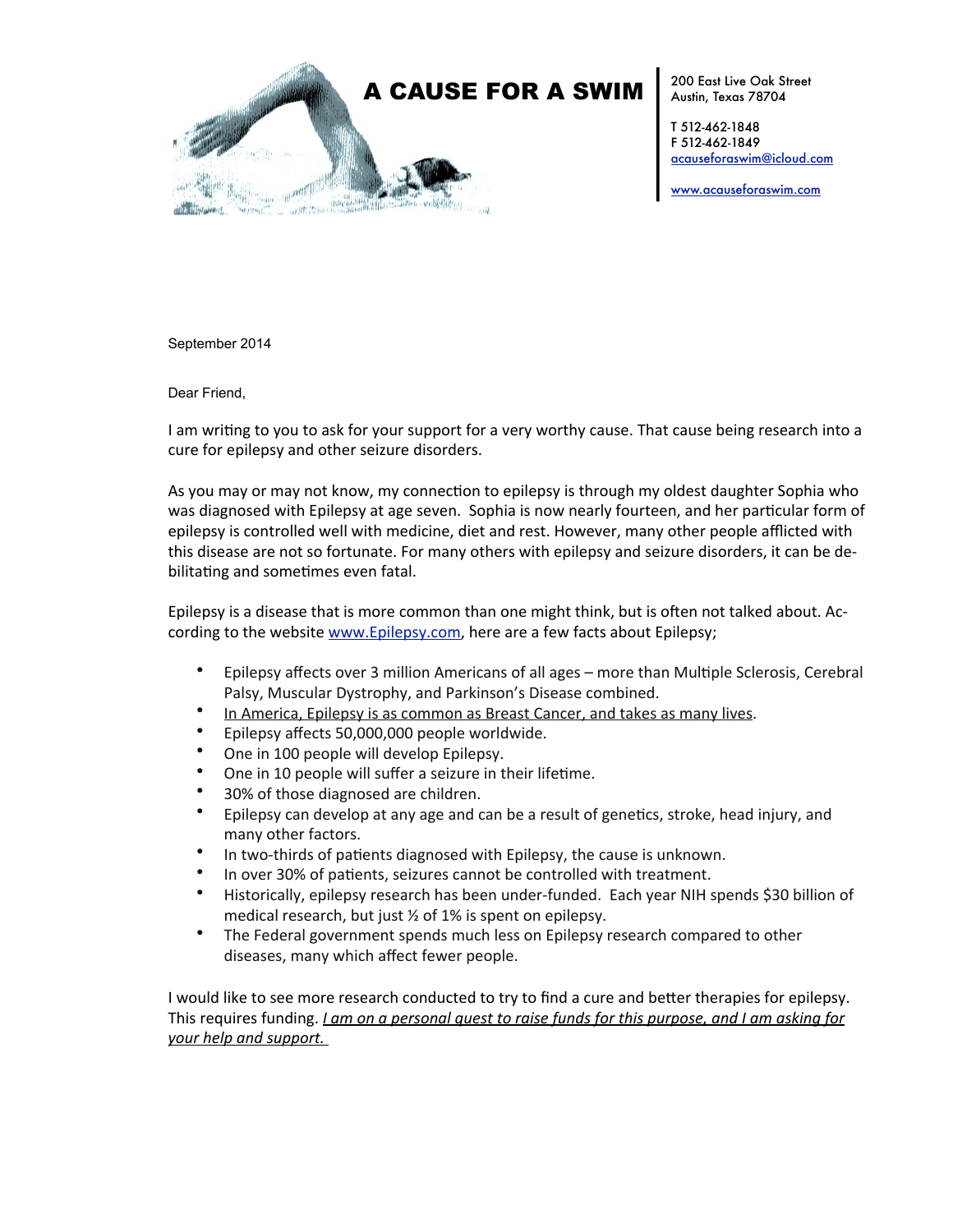## **The Challenge**

I am an avid swimmer. During the month of October, I have made a commitment to swim every day for a mile or more. I hope to swim 30 to 50 miles during this 30 days. I am reaching out to friends, colleagues and business associates to ask for sponsorship for this effort. The sponsorship structure will be just like a walk-a-thon, except here you can sponsor me per meter, per lap, per mile or with a fixed one-time donation. There are options for individual, family and corporate sponsorships.

Please know that 100% of the funds raised will go directly to the Epilepsy Foundation of America. I will personally never receive any of the funds. Further, your donations are 100% tax deductible.

I have attached a form that you can fill out, scan and return to me by way of email, fax. However, I have also created a very modest website where you can make your commitment online. The website will track my progress towards these efforts and, if you choose to allow me, will list you or your company as contributor to this cause. Upon completion of my challenge, I will contact all those that have pledged with instructions on how to donate their contribution directly to the Epilepsy Foundation.

Should you have any questions, please feel free to reach out to me directly by email or phone. My contact information is listed at the top of the first page, as well as the link for the website.

I sincerely appreciate your support and look forward to hearing from you.

Most Respectfully,

Michael Antenora Founding Principal Antenora Architects LLP

Office: (512)462-1848 Mobile:(512)294-4276 acauseforaswim@icloud.com [www.acauseforaswim.com](http://www.acauseforaswim.com)